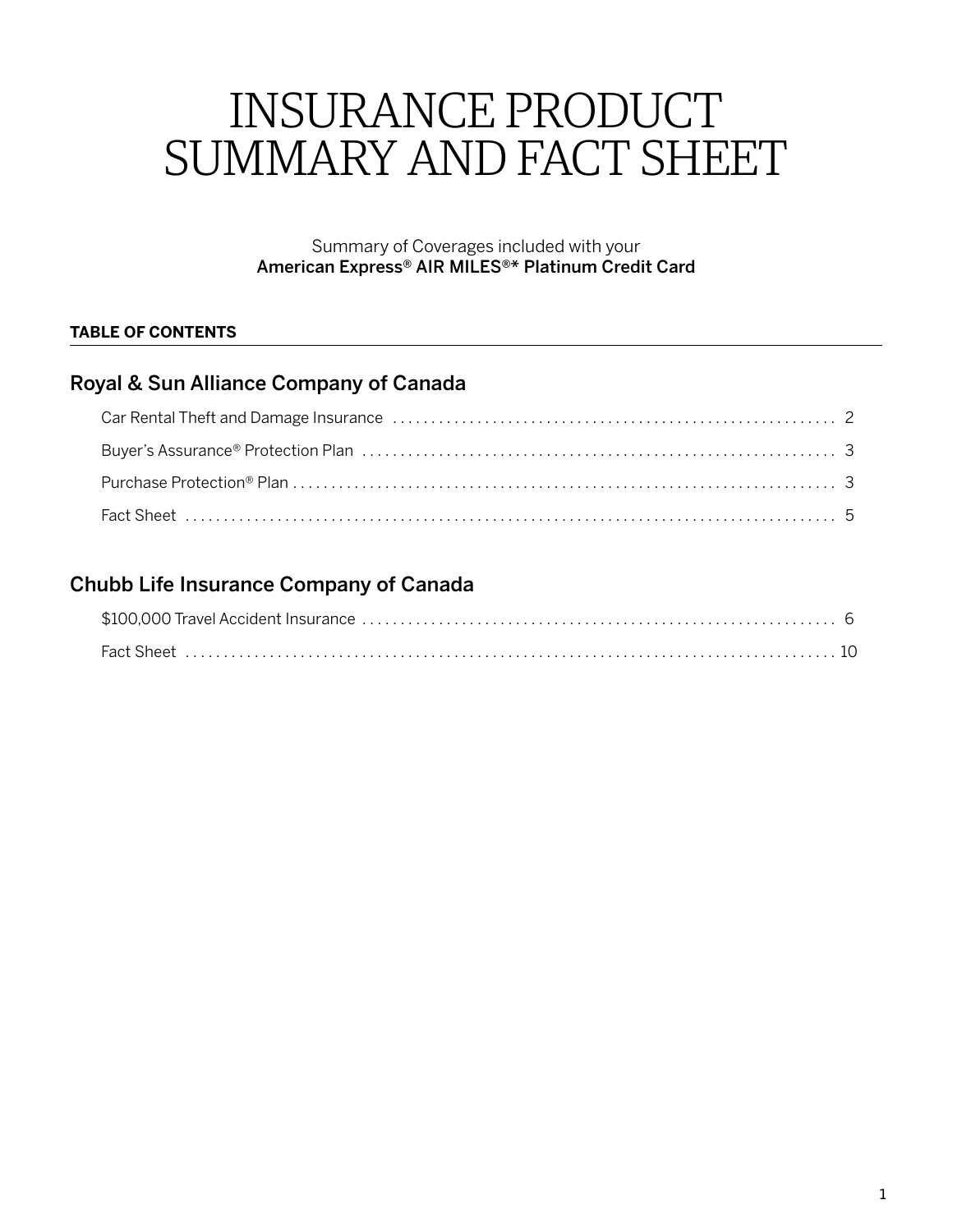# <span id="page-1-0"></span>**INSURANCE PRODUCT SUMMARY**

# **Summary of Coverages included with your American Express® AIR MILES®\* Platinum Credit Card**

| Insurer:<br>Royal & Sun Alliance Insurance Company of Canada<br>18 York St., Suite 800<br>Toronto, Ontario M5J 2T8<br>AMF Register - Insurer's client no.: 2001291200 | INSURER CUSTOMER SERVICE HELPLINE<br>Toll-free: 1-800-243-0198<br>Collect: 905-475-4822                                                                |
|-----------------------------------------------------------------------------------------------------------------------------------------------------------------------|--------------------------------------------------------------------------------------------------------------------------------------------------------|
| Distributor:<br>Amex Bank of Canada<br>2225 Sheppard Avenue East, Suite 100<br>Toronto, Ontario M2J 5C2                                                               | AMEX CUSTOMER SERVICE<br>1-800-869-3016                                                                                                                |
| Autorité des marchés financiers:<br>Place de la Cité, tour Cominar<br>2640 boulevard Laurier, 4e étage<br>Québec (Québec) G1V 5C1                                     | Québec City:<br>418-525-0337<br>Montreal:<br>514-395-0337<br>Toll-Free: 1-877-525-0337<br>418-525-9512<br>Fax: Fax:<br>Website:<br>www.lautorite.gc.ca |

### What is the purpose of this document?

This document is a summary of the insurance coverages included with your Amex Card. It has been provided to help you decide if these coverages meet your needs. **This is not a Certificate of Insuranc e. The information contained within this summary is not exhaustive. Please refer to the [Certificate of](https://www.insurance.americanexpress.com/ca/files/2019/06/190514-Air-Miles-Plat.-Ins.-Certs-16380-Eng.pdf) Insurance for complete details.**

### Misrepresentation and Concealment

Any information that you misrepresent, misstate or conceal, or that is incomplete, may result in cancellation of the insurance or denial of a claim.

# **Car Rental Theft and Damage Insurance**

### What is this insurance for?

Car Rental Theft and Damage Insurance provides coverage for theft, loss or damage to a rental car. Coverage is available for:

- rental cars having a maximum Manufacturer's Suggested Retail Price of up to \$85,000 CAD.
- only one car rental at a time and for a maximum rental period of 48 consecutive days. When the rental period exceeds 48 days, there will be no coverage under this insurance **including** the first 48 days.

#### **Important limits on this insurance:**

- it only covers up to the actual cash value of the damaged or stolen rental car.
- it is only available for amounts not covered by the rental agency.

#### Summary of key conditions

| Who can be insured?                                                                                                                                                                                                                       | When does coverage start and end? |                                                                                                                                           |
|-------------------------------------------------------------------------------------------------------------------------------------------------------------------------------------------------------------------------------------------|-----------------------------------|-------------------------------------------------------------------------------------------------------------------------------------------|
| Coverage is available if you are a holder of an <b>American</b><br>Express <sup>®</sup> AIR MILES <sup>®*</sup> Platinum Credit Card, a Canadian<br>resident and you have declined similar coverage offered by the<br>car rental company. |                                   | Coverage starts when you take control of the rental car.<br>Coverage ends when the rental agency takes back control of the<br>rental car. |
| Coverage is available to you and any other person who is legally<br>licensed to drive and has your permission to drive the rental car.                                                                                                    |                                   |                                                                                                                                           |
|                                                                                                                                                                                                                                           |                                   |                                                                                                                                           |

**For this insurance to apply, you must pay for the cost of the car rental in full with your Card or by using points under the Card reward program, when applicable taxes have been charged to the Card**. A **"**free rental" or "free rental days" can also be eligible. **Refer to the terms and conditio ns of the Certificate of Insurance for full details.**

### For assistance or to file a claim

There is no deductible. You must call the insurer **within 48 hours** of the incident and we will provide you with instructions on how to file a claim. You must provide the insurer with supporting documents for your claim **within 45 days** of the incident.

### What is not covered?

We will not pay any expenses associated with the following:

- Trucks, pick-up trucks, off-road vehicles, motorcycles, mopeds, motor bikes, recreational vehicles, buses, vans, cargo vans or mini cargo vans (other than mini-vans);
- Vehicles with an MSRP over \$85,000 CAD, excluding taxes;
- Driving while impaired by alcohol or drugs;
- Normal wear and tear or mechanical breakdown or loss, damage or misplacement of keys or remote control devices;
- Personal injury, damage to property or third party liability.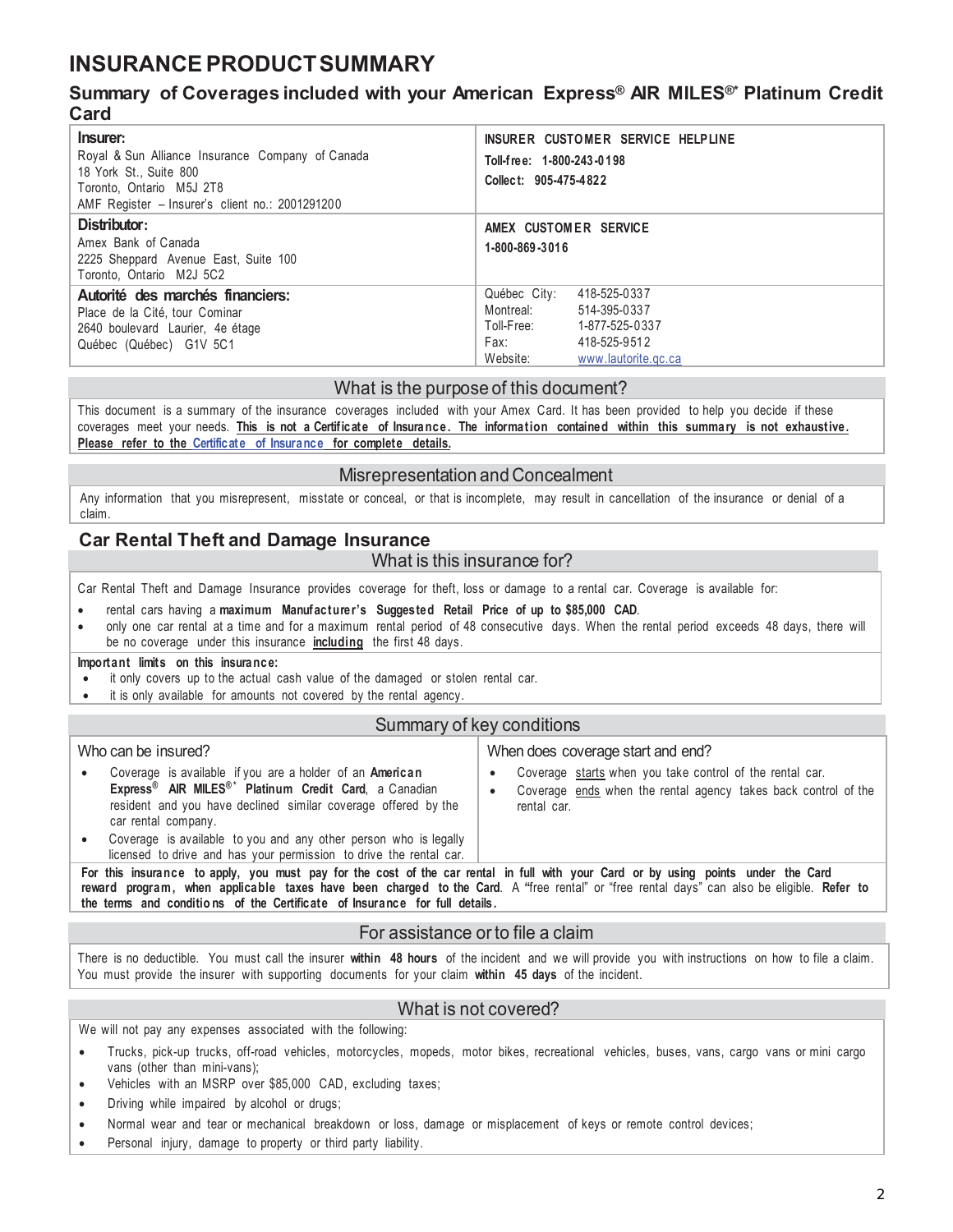# <span id="page-2-0"></span>**Buyer's Assurance® Protection Plan**

### What is this insurance for?

Buyer's Assurance Protection Plan can automatically extend the original manufacturer's warranty on a new item of personal property. Coverage is provided for product malfunction, defect or damage covered by the item's original manufacturer's warranty at no additional cost for up to **one additional year** on warranties of five years or less that are valid in Canada or the United States.

#### **Important limits on this insurance:**

- $\bullet$  maximum coverage is \$10,000 CAD per item, up to a total maximum of \$25,000 CAD per policy year.
- it is only available for amounts not covered by other insurance.

| Summary of key conditions                                                                                                                                         |                                                                                                                                                            |  |
|-------------------------------------------------------------------------------------------------------------------------------------------------------------------|------------------------------------------------------------------------------------------------------------------------------------------------------------|--|
| Who can be insured?                                                                                                                                               | When does coverage start and end?                                                                                                                          |  |
| Coverage is available if you are a holder of an American<br>Express <sup>®</sup> AIR MILES <sup>®*</sup> Platinum Credit Card and you are a<br>Canadian resident. | Coverage starts immediately after the original manufacturer's<br>warranty expires.<br>Coverage ends one year from the original manufacturer's<br>warranty. |  |

**The entire purchase price of an item, including any taxes, must be charged to your Card for this insurance to apply**.

### For assistance or to file a claim

You must report the claim to the insurer **within 30 days** of the incident. We will provide you with instructions needed to file a claim. You must provide the insurer with supporting documents for your claim within 60 days of the incident or 30 days after our request.

### What is not covered?

We will not pay any expenses associated with the following:

### *Warranties*

Warranties and/or service plan agreements lasting more than 5 years or additional warranties purchased from the manufacturer or other party.

*General exclusions*

- Any physical damage including damage due to normal wear and tear;
- Improper installation or modification or basic product defects;
- Motorized vehicles and their parts, animals, living plants,
- jewellery.

# **Purchase Protection® Plan**

# What is this insurance for?

Purchase Protection Plan can automatically protect most new personal items if the item is lost, stolen or damaged anywhere in the world. The item will be replaced or repaired, or you will be reimbursed the portion of the purchase price that was charged to your Card.

#### **Important limits on this insurance:**

- maximum coverage is \$1,000 CAD per incident.
- it is only available for amounts not covered by other insurance

### Summary of key conditions

| Who can be insured?                                                                                                                                              | When does coverage start and end?                                                                                                                          |
|------------------------------------------------------------------------------------------------------------------------------------------------------------------|------------------------------------------------------------------------------------------------------------------------------------------------------------|
| Coverage is available if you are a holder of an American<br>Express <sup>®</sup> AIR MILES <sup>®*</sup> Platinum Credit Card and you are a<br>Canadian resident | Coverage starts when you charge at least a portion of the<br>purchase price of the item to your Card.<br>Coverage ends 90 days after the date of purchase. |
| Maii musat abanya jatifaatti wandan jatifaa minabaasi milaa ta iraini Aand fan thia haaimanaa ta amphi                                                           |                                                                                                                                                            |

**You must charge at least a portion of the purchase price to your Card for this insurance to apply.**

### For assistance or to file a claim

You must report the incident to us **within 30 days** of the loss, theft or damage. We will provide you with instructions on how to file a claim. You must provide the insurer with supporting documents for your claim as soon as reasonably possible after reporting the incident.

#### What is not covered?

| We will not pay any expenses associated with the following:                                                                                                                                                                                                                                                                         |                                                                                                                                                                                           |  |
|-------------------------------------------------------------------------------------------------------------------------------------------------------------------------------------------------------------------------------------------------------------------------------------------------------------------------------------|-------------------------------------------------------------------------------------------------------------------------------------------------------------------------------------------|--|
| Specific items                                                                                                                                                                                                                                                                                                                      | General exclusions                                                                                                                                                                        |  |
| Traveller's cheques, any type of currency, cash, tickets;<br>$\bullet$<br>Animals, living plants, perishables and consumables such as<br>$\bullet$<br>food or liquor;<br>Jewelry or watches stolen from baggage not hand carried by the<br>$\bullet$<br>Cardmember or the Cardmember's travelling companion;<br>Motorized vehicles. | Wear and tear:<br>Theft from a motor vehicle, mysterious disappearance or lost<br>$\bullet$<br>items, items left behind:<br>Product defects, faulty material or workmanship.<br>$\bullet$ |  |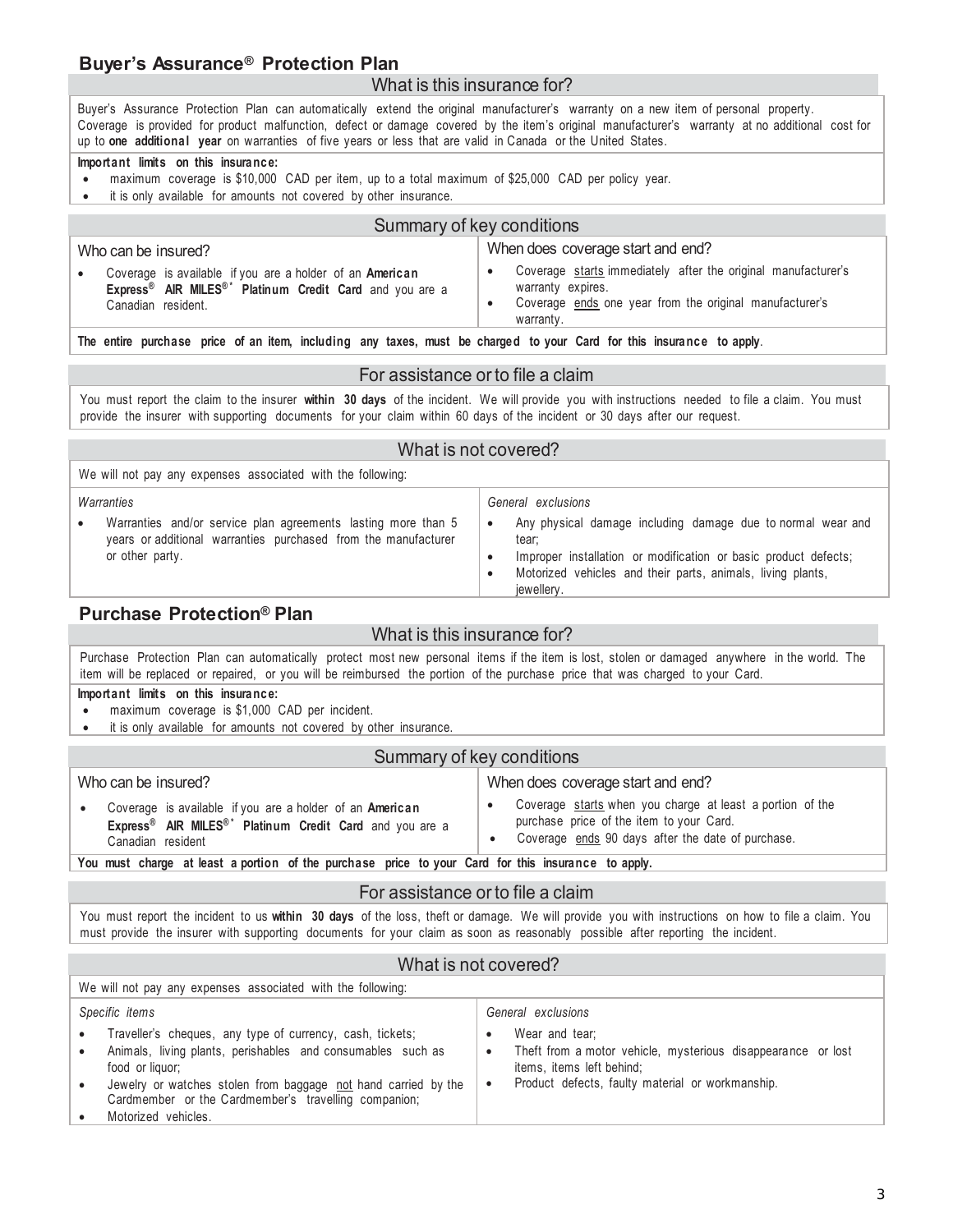# Other conditions and exclusions may apply

| THIS ISONLY ASUMMARY OF THE INSURANCE COVERAGES INCLUDED WITH YOUR AMEX CARD. CONDITIONS AND                                                                                          |                                                                                                                                                                                                                                                                      |  |
|---------------------------------------------------------------------------------------------------------------------------------------------------------------------------------------|----------------------------------------------------------------------------------------------------------------------------------------------------------------------------------------------------------------------------------------------------------------------|--|
| EXCLUSIONS ARE SET OUT IN FULL DETAIL IN THE CERTIFICATE OF INSURANCE.                                                                                                                |                                                                                                                                                                                                                                                                      |  |
| Please read it carefully.                                                                                                                                                             |                                                                                                                                                                                                                                                                      |  |
| How much does it cost?<br>The insurance is included with your Card. No separate fees,<br>premiums or expenses will be charged.<br>What if I change my mind after applying for a Card? | What happens in the event of a dispute?<br>We're here to help you, please contact the insurer for support.<br>$\bullet$<br>You must comply with the time limits imposed by law if you wish to<br>bring a proceeding or any other action against the insurer. You can |  |
| Contact Amex Bank of Canada (the Distributor) for assistance.                                                                                                                         | learn about our complaints policy or submit a complaint at<br>www.rsagroup.ca/complaint-procedures                                                                                                                                                                   |  |

These insurance products are underwritten by Royal & Sun Alliance Insurance Company of Canada.<br>© 2020 Roy al & Sun Alliance Insurance Company of Canada. All rights reserved.<br>® ™ Used by Amex Bank of Canada underlicense fr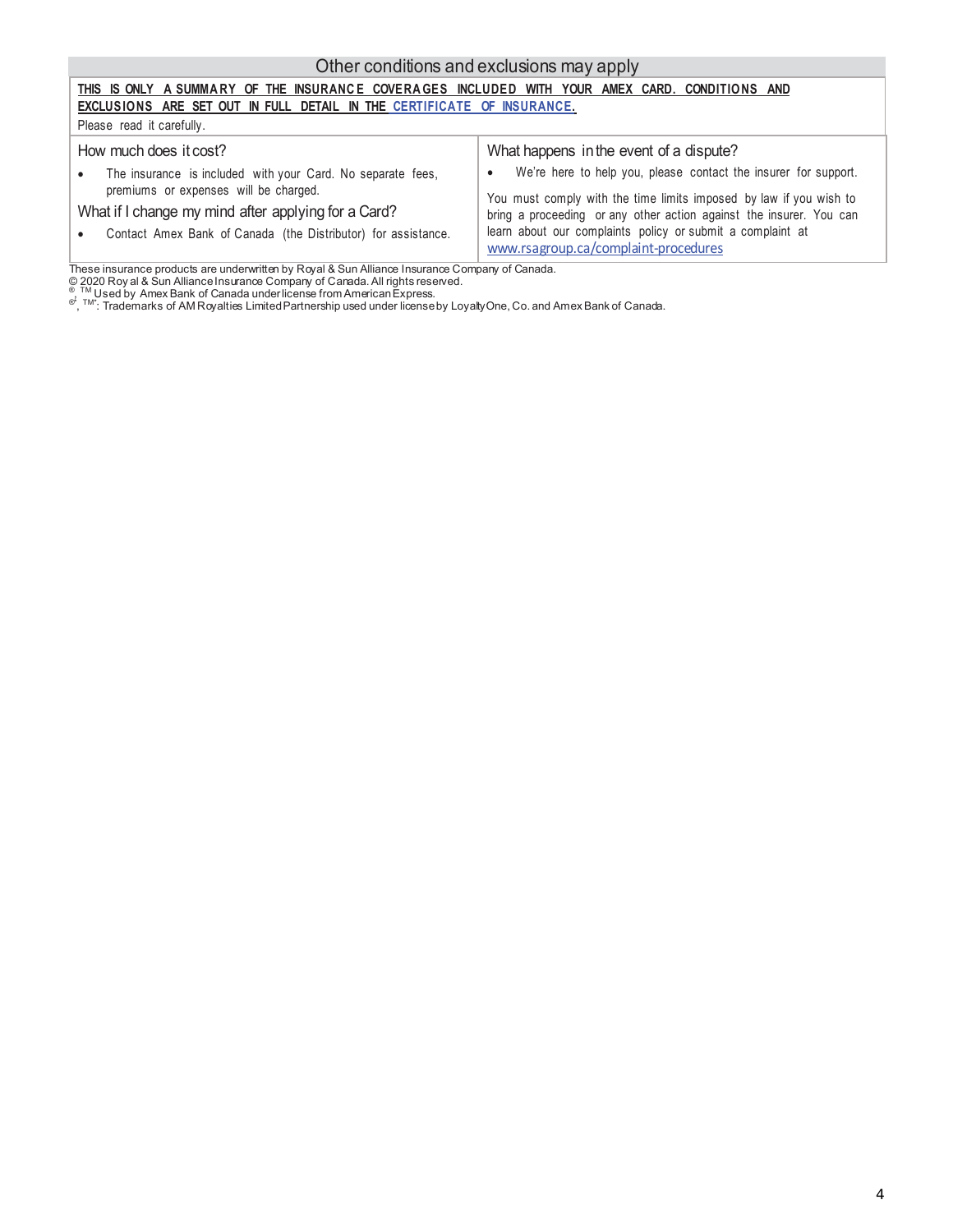<span id="page-4-0"></span>

Name of insurance product:

The purpose of this fact sheet is to inform you of your rights. It does not relieve the insurer or the distributor of their obligations to you.

|                                 | <b>LET'S TALK INSURANCE!</b>                       |
|---------------------------------|----------------------------------------------------|
| Name of distributor:            | Amex Bank of Canada                                |
| Name of insurer:                | Royal & Sun Alliance Insurance Company of Canada   |
| News and become expended to the | American Express® AIR MILES®* Platinum Credit Card |



# **IT'S YOUR CHOICE**

**You are never required to** purchase insurance:

- that is offered by your distributor;
- from a person who is assigned to you; or
- to obtain a better interest rate or any other benefit.

Even if you are required to be insured, **you do not have to** purchase the insurance that is being offered. You can choose your insurance product and your insurer.



# **HOW TO CHOOSE**

To choose the insurance product that's right for you, we recommend that you read the summary that describes the insurance product and that must be provided to you.



# **DISTRIBUTOR REMUNERATION**

A portion of the amount you pay for the insurance will be paid to the distributor as remuneration.



The distributor **must** tell you when the remuneration exceeds 30% of that amount.

# **RIGHT TO CANCEL**

The Act allows you to rescind an insurance contract, **at no cost**, within 10 days after the purchase of your insurance. However, the insurer may grant you a longer period of time. After that time, fees may apply if you cancel the insurance. Ask your distributor about the period of time granted to cancel it at no cost.

If the cost of the insurance is added to the financing amount and you cancel the insurance, your monthly financing payments might not change. Instead, the refund could be used to shorten the financing **period. Ask your distributor for details**

The Autorité des marchés financiers can provide you with unbiased, objective information. Visit www.lautorite.gc.ca or call the AMF at 1-877-525-0337.

Reserved for use by the insurer:

Royal & Sun Alliance Insurance Company of Canada 18 York St., Suite 800 Toronto, Ontario M5J 2T8 AMF Register - Insurer's client no.: 2001291200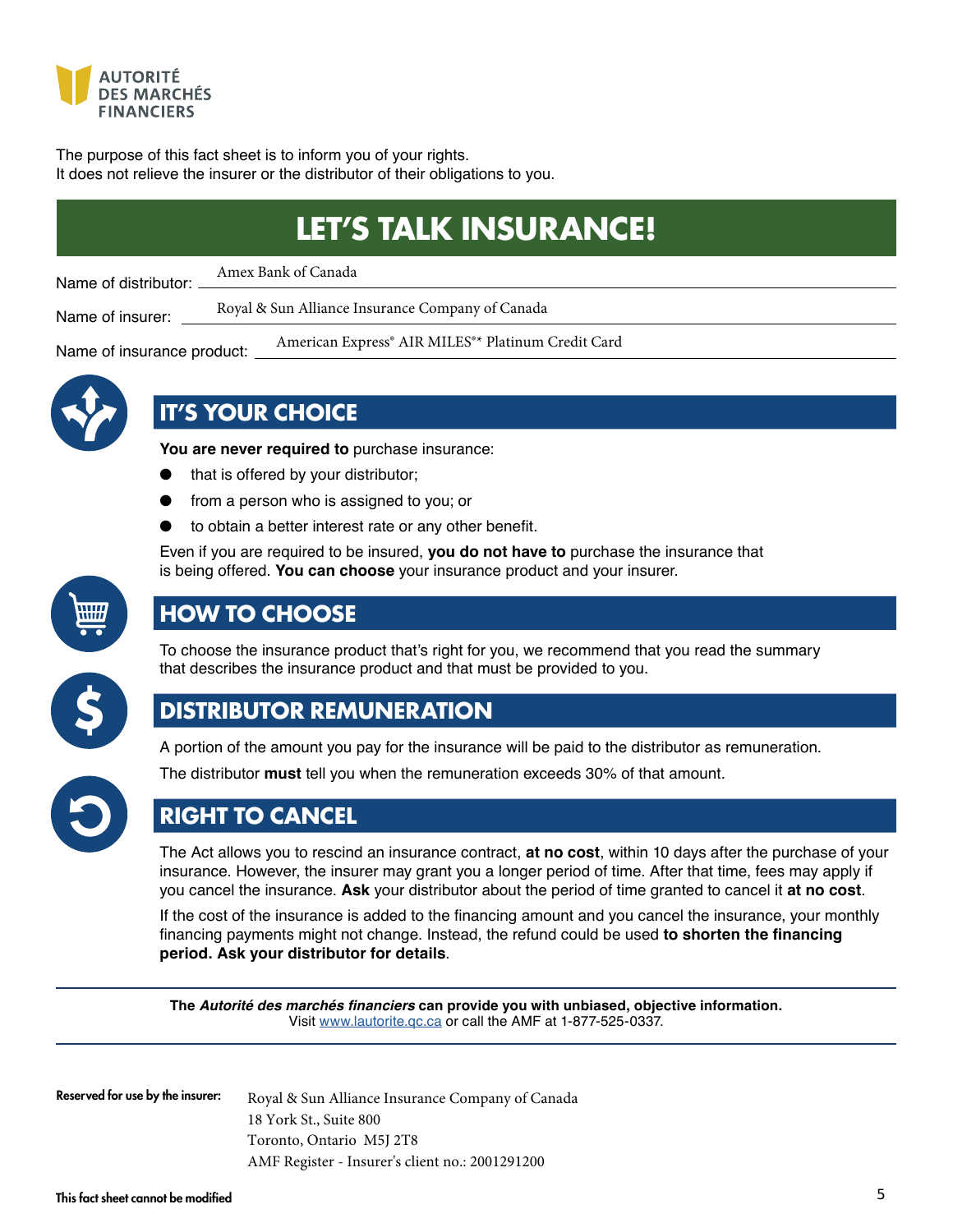# <span id="page-5-0"></span>INSURANCE PRODUCT SUMMARY

# \$100,000 Travel Accident Insurance

Master Group Policy – TMH600135

# Summary of coverage included with your American Express® AIR MILES®\* Platinum Credit Card

| Insurer:<br>Chubb Life Insurance Company of Canada<br>199 Bay Street, Suite 2500, P.O. Box 139<br><b>Commerce Court West Postal Station</b><br>Toronto, ON M5L 1E2<br>AMF Register – Insurer's Number.: 2000461714 | <b>INSURER CUSTOMER SERVICE HELPLINE</b><br>1-877-777-1544                                                                                           |
|--------------------------------------------------------------------------------------------------------------------------------------------------------------------------------------------------------------------|------------------------------------------------------------------------------------------------------------------------------------------------------|
| Distributor:<br><b>Amex Bank of Canada</b><br>2225 Sheppard Ave E,<br>North York, ON M2J 5C2                                                                                                                       | <b>CUSTOMER SERVICE HELPLINE</b><br>1-800-869-3016<br>General Inquiries only                                                                         |
| Autorité des marchés financiers:<br>Place de la Cité, tour Cominar<br>2640 boulevard Laurier, 4e étage<br>Québec (Québec) G1V 5C1                                                                                  | Québec City:<br>418-525-0337<br>Montreal:<br>514-395-0337<br>Toll Free:<br>1-877-525-0337<br>418-525-9512<br>Fax:<br>Website:<br>www.lautorite.gc.ca |

### What is the purpose of this document?

This Summary has been provided to help you decide if the insurance included with your AMEX card meets your needs. This is not your Certificate of Insurance. The information contained in this Summary is not exhaustive. For complete details, please refer to your Certificate of Insurance by clicking on the following link:

https://www.chubb.com/content/dam/chubb-sites/chubb-com/ca-en/business-insurance/distributionguides/documents/pdf/American\_Express\_Air\_Miles\_Platnum\_Card-Certificate\_of\_Insurance.pdf

### What is this insurance for?

Common Carrier Accident Insurance provides coverage for an accidental death or dismemberment resulting from riding as a passenger on a common carrier (land, air or water vehicle). Alternate Transportation Insurance provides coverage for an injury resulting from an accident during a trip while riding as a passenger in or being struck by any conveyance providing alternate transportation for a scheduled flight. Many conditions apply.

# Who is eligible for insurance?

Warning: Words or phrases in bold type in this Summary are defined in the Certificat[e of Insurance. You should b](https://www.insurance.americanexpress.com/ca/files/2019/06/190514-Air-Miles-Plat.-Ins.-Certs-16380-Eng.pdf)e familiar with these definitions. Refer to the Certificate of Insurance (page 2) to see how the definitions apply to you.

To be eligible for this insurance coverage:

- A. you must be the Basic or Supplementary Cardmember who has an American Express Card issued by Amex Bank of Canada ("American Express") in his or her name, or
- B. you must be the Spouse or dependent child under age 23 of such person; and
- C. the American Express Card account must be billed in Canada.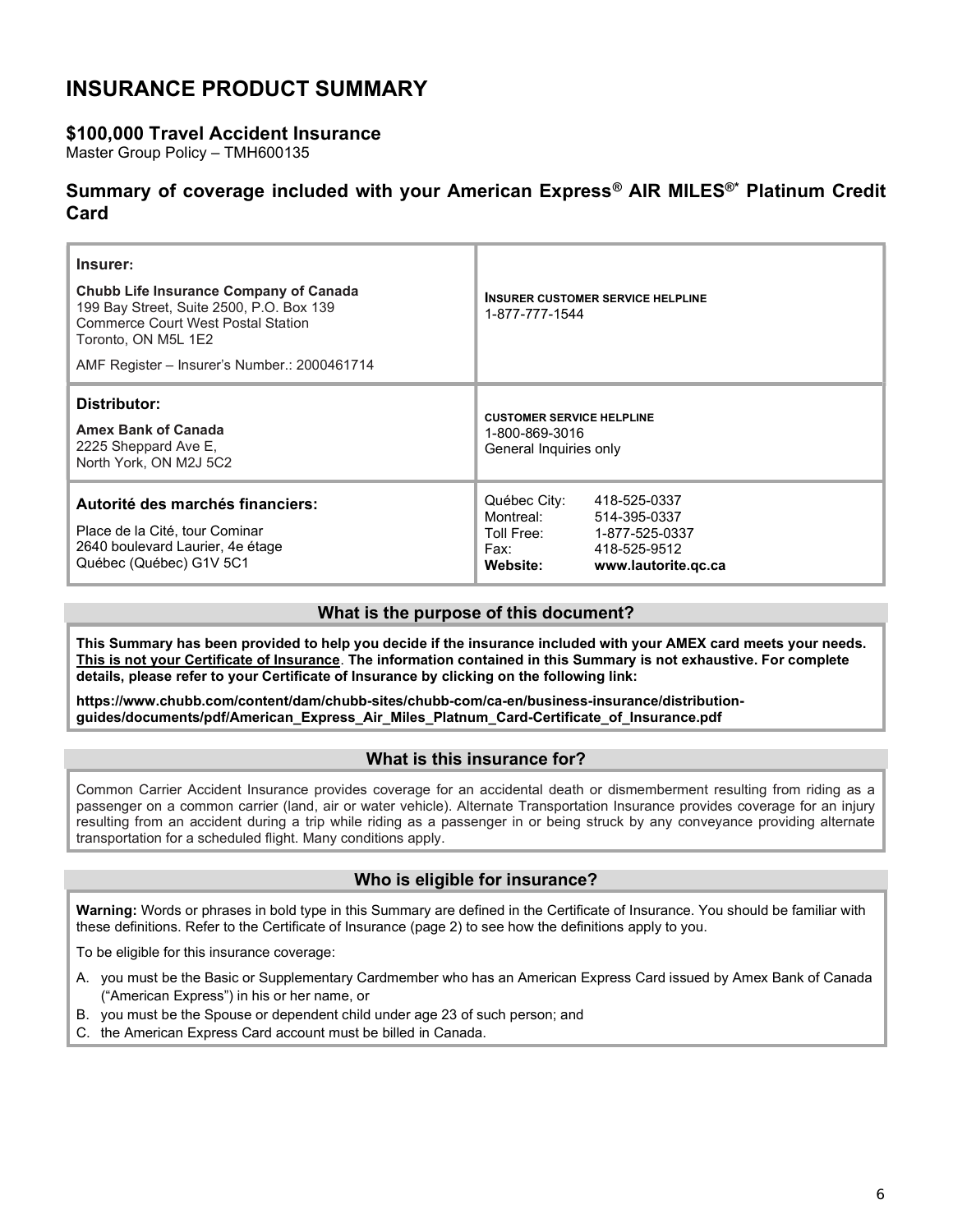# Who can be insured?

- A. you, provided you meet all the eligibility requirements described above; and
- B. your Spouse or dependent child under age 23 provided you meet all the eligibility requirements described above.

# TRAVEL INSURANCE COVERAGE

The Insurer will pay the applicable benefit amount if you suffer a Loss from an Injury while coverage is in force under the Policy, but only if such Loss occurs within 100 days after the date of the accident which caused the Injury. In no event will the Insurer pay for more than one Loss sustained as a result of any one accident. The benefit amount paid will be for the greatest Loss.

# Common Carrier Benefit:

A benefit is payable under the Policy if you sustain an Injury as a result of an accident which occurs while riding solely as a passenger in or boarding or alighting from a Common Carrier Conveyance or being struck by such Common Carrier Conveyance on a Covered Trip.

# Alternate Transportation Benefit:

A benefit is payable under the Policy if you sustain an Injury as a result of:

- 1. an accident which occurs on a Covered Trip while riding as a passenger in or boarding or alighting from any conveyance providing alternate transportation for a Scheduled Airline flight which was delayed or rerouted, requiring the carrier which would have operated the flight to arrange for such alternate transportation; or
- 2. being struck by a conveyance providing alternate transportation for a Scheduled Airline flight.

# EXPOSURE AND DISAPPEARANCE

If you are unavoidably exposed to the elements because of an accident on a Covered Trip which results in the disappearance, sinking or wrecking of a Common Carrier Conveyance, and if as a result of such exposure you suffer a Loss for which benefits are otherwise payable under the Policy, such Loss will be covered under the Policy.

If you disappear because of an accident on a Covered Trip which results in the disappearance, sinking or wrecking of a Common Carrier Conveyance, and if your body has not been found within 52 weeks after the date of such accident, it will be presumed, provided there is no evidence to the contrary, that you suffered Loss of life as a result of Injury covered by the Policy.

# MAXIMUM INDEMNITY

If you have multiple American Express Cards, the Insurer under the Policy will only pay the highest amount payable under one American Express Card, as stated in "Benefit Amounts", for any one Loss sustained by you as a result of any one accident.

# What's not covered?

# **EXCLUSIONS**

For a detailed list of all exclusions, refer to page 4 of the Certificate of Insurance.

This insurance does not cover any Loss caused or contributed to by:

- 1. suicide or intentionally self-inflicted Injury by the Covered Person, or any attempt thereat;
- 2. war or any act of war, whether declared or undeclared; however, any act committed by an agent of any government, party or faction engaged in war, hostilities or other warlike operations provided such agent is acting secretly and not in connection with any operation of armed forces (whether military, naval or air forces) in the country where the Injury occurs shall not be deemed an act of war;
- 3. the commission or aiding and abetting in the commission of an offense under the Criminal Code of Canada or the laws of another country, or any attempt thereat, by or on behalf of the Covered Person or his or her beneficiaries;
- 4. Injury sustained while serving as an operator or crew member of any conveyance;
- 5. Injury received while driving, riding as a passenger in, boarding or alighting from a rental vehicle;
- 6. the Covered Person taking any alcohol, drug, medication, gas or poison unless taken as prescribed by a physician;<br>7. directly or indirectly, the actual, alleged or threatened discharge, dispersal, seepage, migration, es
- directly or indirectly, the actual, alleged or threatened discharge, dispersal, seepage, migration, escape, release of or exposure to any hazardous biological, chemical, nuclear or radioactive material, gas, matter or contamination.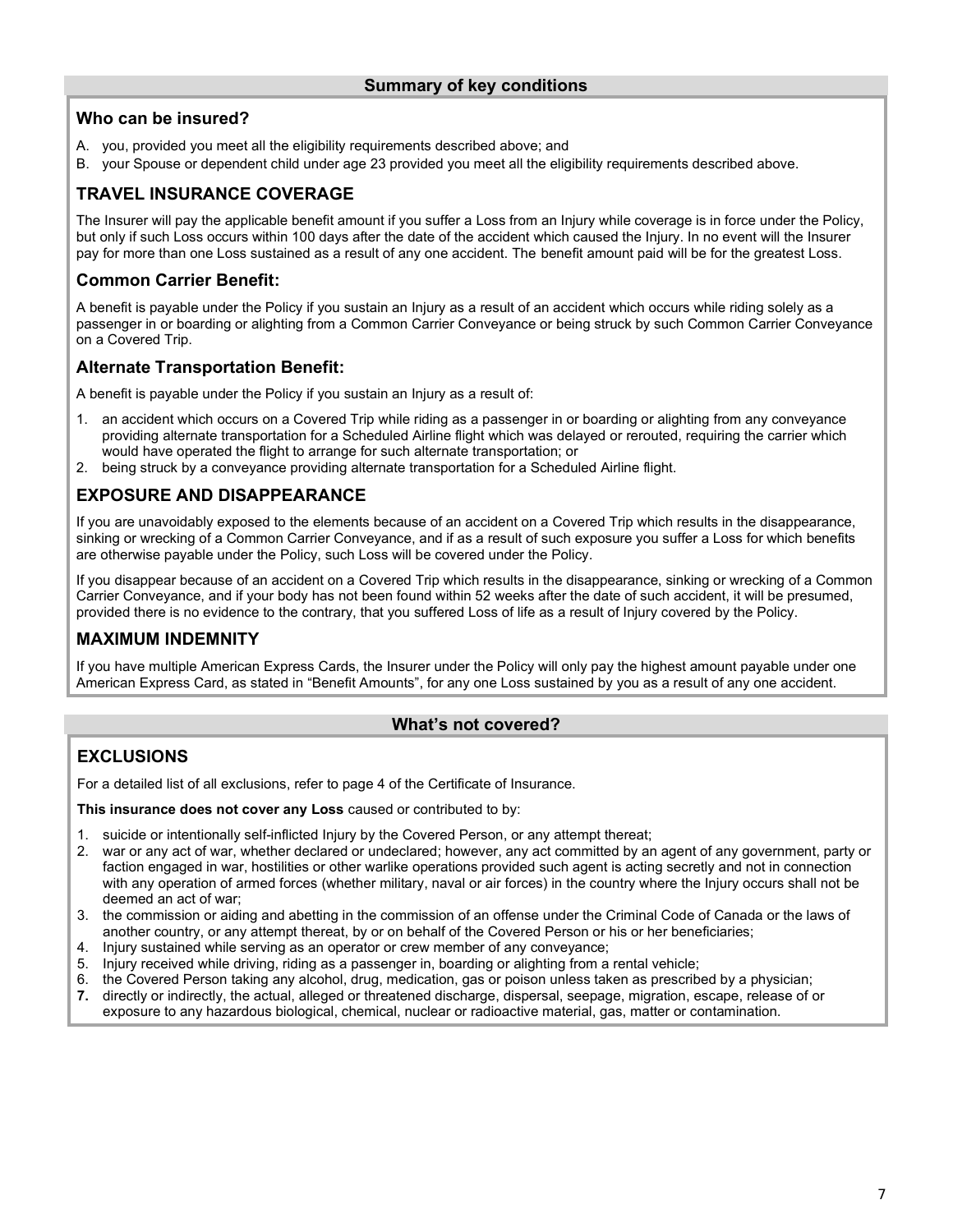### When does coverage apply?

During a trip taken by you between the point of departure and the final destination as shown on your ticket or verification issued by the Common Carrier Conveyance provided your fare for such trip has been charged to an American Express Card prior to any Injury.

### When does coverage end?

The insurance of any Covered Person will terminate:

- 1. on the date the Policy terminates; or
- 2. on the date the person ceases to be a Covered Person under the Policy.

| To file a claim                                                                                                                                                                                                                                                                                                                                                                                                          |                                                            |  |
|--------------------------------------------------------------------------------------------------------------------------------------------------------------------------------------------------------------------------------------------------------------------------------------------------------------------------------------------------------------------------------------------------------------------------|------------------------------------------------------------|--|
| You must call us as soon as possible after the incident.<br>$\bullet$<br>We will provide you with instructions needed to file a<br>$\bullet$<br>claim.<br>You must submit your claim to us within 30 days of the<br>$\bullet$<br>incident.                                                                                                                                                                               | <b>HELPLINE</b>                                            |  |
| <b>FILING A CLAIM</b>                                                                                                                                                                                                                                                                                                                                                                                                    |                                                            |  |
| If a Loss occurs, You should contact the Insurer and file a claim.<br>The procedure for filing a claim is detailed on page 4 of the<br>Certificate of Insurance.                                                                                                                                                                                                                                                         |                                                            |  |
| A. Submission of a Claim                                                                                                                                                                                                                                                                                                                                                                                                 |                                                            |  |
| All claims must be reported in writing to the Insurer within 30<br>days of the covered Loss. The Insurer will send you forms for<br>giving proof of loss within 15 days of the notice of loss.                                                                                                                                                                                                                           |                                                            |  |
| To file a claim, complete the claim form and return it, with<br>supporting documents listed on the form to:                                                                                                                                                                                                                                                                                                              |                                                            |  |
| Chubb Life Insurance Company of Canada<br>199 Bay Street - Suite 2500<br>P.O. Box 139, Commerce Court Postal Station<br>Toronto, Ontario M5L 1E2                                                                                                                                                                                                                                                                         |                                                            |  |
| <b>B. Deadline to Submit a Claim</b>                                                                                                                                                                                                                                                                                                                                                                                     |                                                            |  |
| The claim form and the required documents must be<br>completed as requested and returned to the Insurer as soon<br>as possible within 30 days after the loss or, if you are a<br>Quebec resident, within the year of the loss if you prove your<br>impossibility to act within 30 days after the loss. Your<br>insurance must not have been terminated at the time of loss.                                              | Canada and the United States<br>1-877-772-7797 (toll free) |  |
| C. Insurer's Reply                                                                                                                                                                                                                                                                                                                                                                                                       |                                                            |  |
| If your claim is approved, the benefit is paid within 15 days of<br>receipt of all documents necessary for the Claims Agent to<br>process your claim. If your claim is denied or the Insurer pays<br>only a portion of the benefit, you will receive a letter explaining<br>the reasons for the Insurer's decision within 15 days of<br>receiving the documents required to process the claim.                           |                                                            |  |
| D. Appeal of an Insurer's Decision and Recourses                                                                                                                                                                                                                                                                                                                                                                         |                                                            |  |
| You may appeal from the Insurer's decision if you disagree<br>with the outcome. You have 31 days from the date of the<br>Insurer's decline of your claim to appeal from decision. Your<br>appeal to the Claims Agent must be in writing. The Insurer will<br>send you a response within 30 days of receipt of your request<br>to review. You may also contact the Autorité des marchés<br>financiers or your own lawyer. |                                                            |  |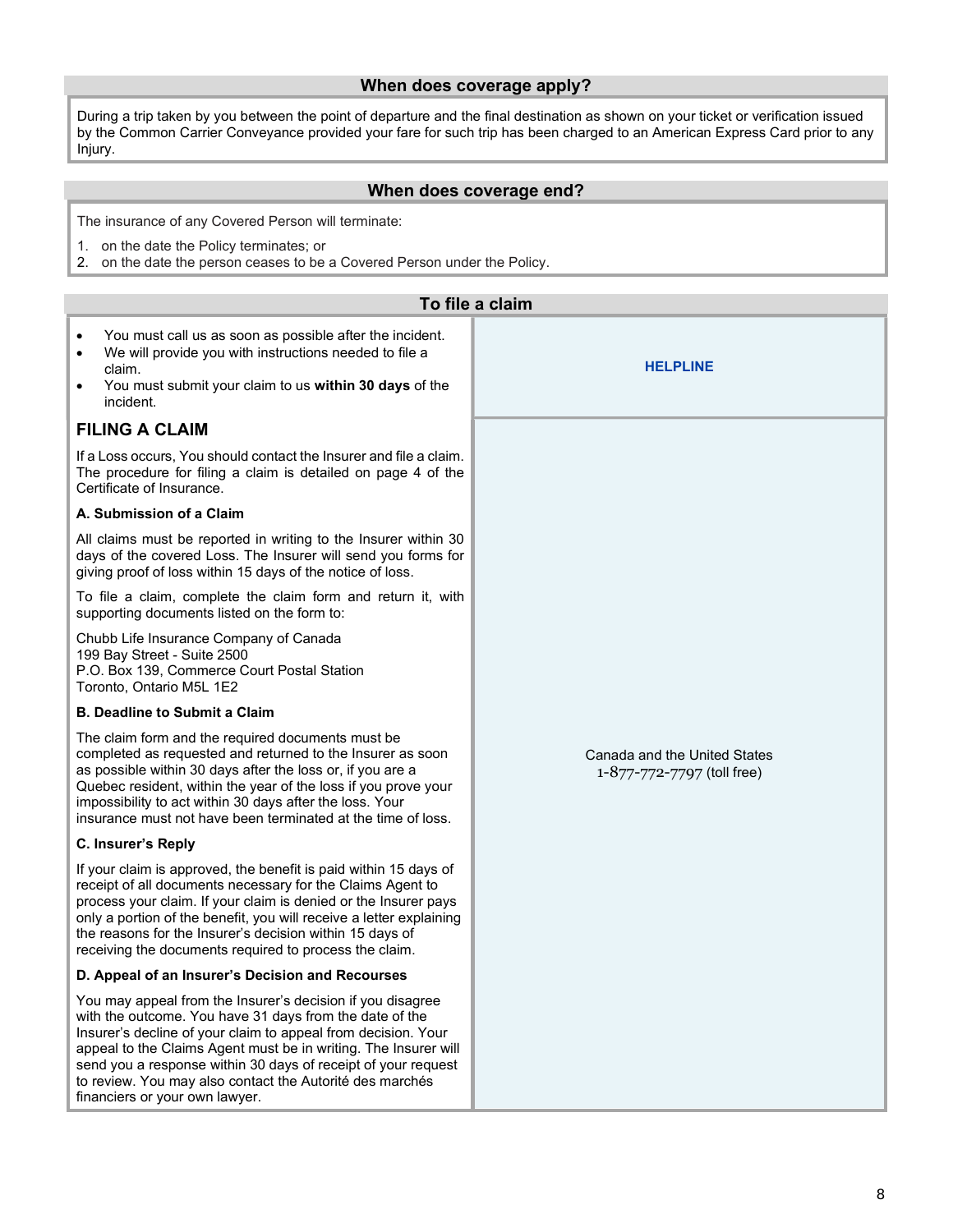### What are the consequences of misrepresentation or failure to disclose?

Any misrepresentation, inaccurate representation or failure to disclose could lead to the Policy being cancelled, coverage being denied, or benefits being refused or reduced. Should you have any questions, please contact the Insurer.

### What if I change my mind after applying for an American Express card?

Coverage can be cancelled by cancelling Your American Express Card without penalty at any time. The insurance is nonrefundable, as there is no insurance premium nor additional fee. To cancel Your insurance coverage, You must send notice of cancellation of the card to the Distributor that provided You with Your card.

#### **Privacy**

You may consult the Insurer's Privacy policy to understand how they collect and use your personal information. You may request to review Your personal information in your file or request to make a correction by writing to: The Privacy Officer; Chubb Life Insurance Company of Canada, 199 Bay Street, Suite 2500, Toronto, Ontario, M5L 1E2. For more information on privacy at Chubb Life, visit: https://www.chubb.com/ca-en/privacy-policy.aspx

### Other conditions and exclusions may apply

Additional conditions and exclusions are described in detail in the Certificate of Insurance. You can view the Certificate of Insurance by following the link on the first page of this Summary. Please read it carefully.

### How much does it cost?

The insurance is included with your AMEX card. No separate fees, premiums or expenses will be charged.

### What happens in the event of a dispute?

- We're here to help you, please contact us for support.
- You must comply with the time limits imposed by law if you wish to bring a proceeding or any other action against the insurer.

### COMPLAINT TO THE INSURER AND COMPLAINT RESOLUTION PROCESS

To make a complaint and access the Insurer's policy on handling complaints, please click on the following link: https://www.chubb.com/ca-en/complaint-resolution-process.aspx

| Have a question?                         |                                                                                     |
|------------------------------------------|-------------------------------------------------------------------------------------|
| Insurer Customer Service: 1-877-777-1544 | AMEX Customer Service: 1-800-869-3016<br><sup><i>s</i></sup> General Inquiries only |

This insurance product is underwritten by Chubb Life Insurance Company of Canada.

®, TM Used by Amex Bank of Can[ada under license from Americ](https://www.insurance.americanexpress.com/ca/files/2019/06/190514-Air-Miles-Plat.-Ins.-Certs-16380-Eng.pdf)an Express.

®\* For trademark ownership details see: americanexpress.ca/aeroplantrademarks